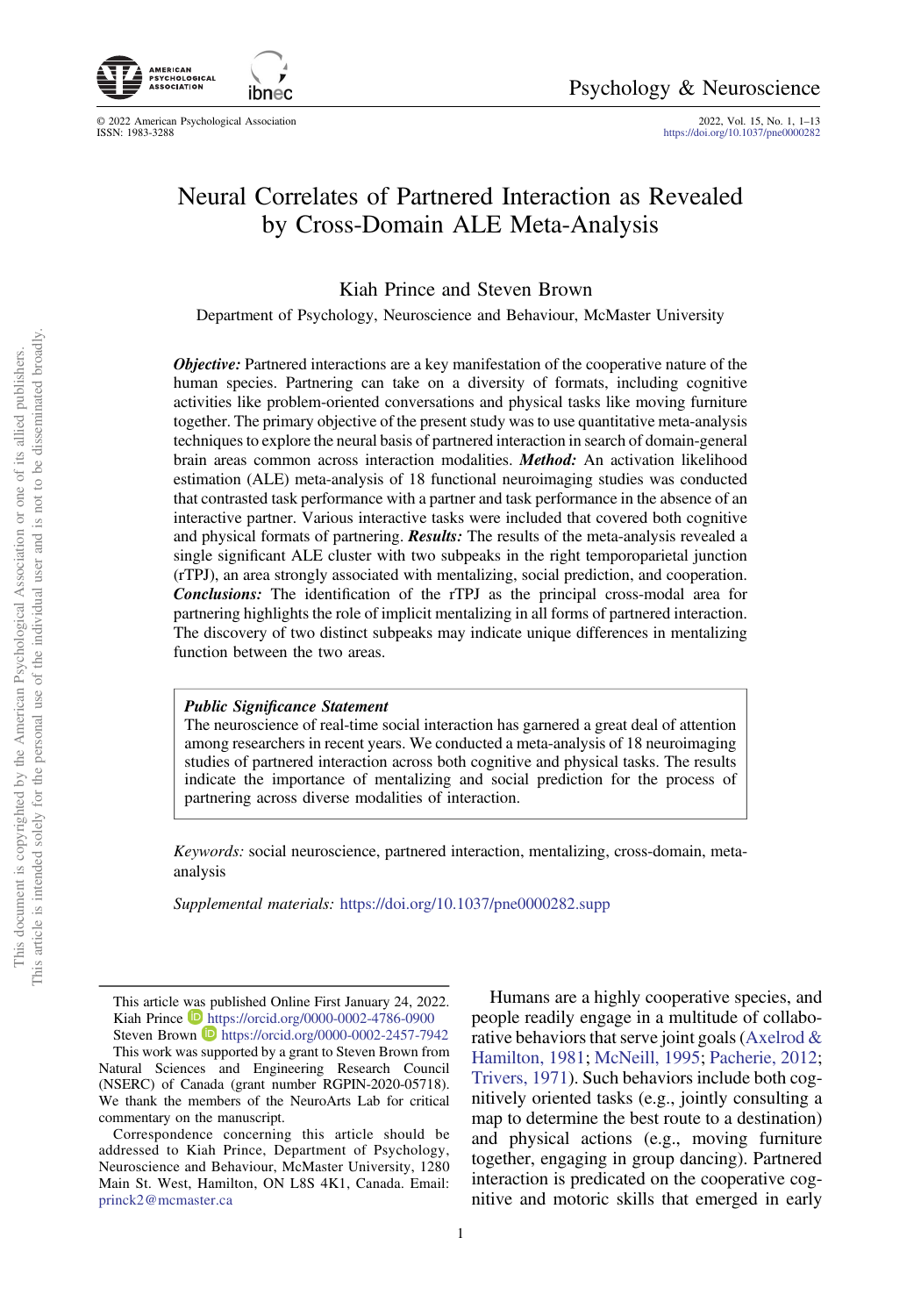human evolution and continue to shape cognition and culture in the modern era. The behavioral synchrony and interpersonal coordination found in human bonding rituals, such as music and dance, have been shown to promote the attribution and understanding of intentional states between interacting partners [\(Baimel et al., 2015,](#page-9-0) [2018](#page-9-0)), enhancing mutual cognitive alignment and cooperative engagement ([Kokal et al., 2011](#page-10-0); [Reddish](#page-11-0) [et al., 2013;](#page-11-0) [Valdesolo et al., 2010](#page-11-0)).

Given the centrality of social interactions to human behavior, it is paradoxical that most social neuroscience research has been conducted using individual participants in isolation making social observations from the noninteractive "thirdperson" vantage point of an external spectator [\(Sameen et al., 2013](#page-11-0); [Schilbach et al., 2013](#page-11-0)). [Redcay and Schilbach \(2019\)](#page-11-0) argued that research on the neural basis of social cognition needs to broach "second-person neuroscience" by examining real-time social interactions between people.

Partnering can be studied across a variety of tasks but is primarily defined as two or more individuals engaging in a cooperative interaction while adjusting their behaviors in response to one another's actions. Partnering depends on realtime feedback loops involving concurrent mutual adjustment and contingent cooperative coordination [\(Keller et al., 2014](#page-9-0)). This has been well studied at the sensorimotor level with regard to joint physical actions, such as the microadjustments in timing that two pianists make while performing a duet [\(Goebl & Palmer, 2009](#page-9-0)). Such phenomena have been analyzed in the literatures devoted to action coordination [\(Sebanz et al., 2007](#page-11-0)) and rhythmic synchronization [\(Keller et al., 2014](#page-9-0)). The tasks in these studies typically have high physical-effort requirements that rely on motor adaptivity and action simulation ([Sebanz & Knoblich, 2009](#page-11-0)).

Partnering has also been studied in sociocognitive contexts that lack the precise motor synchrony requirements of joint physical actions. This includes tasks such as conversation [\(Rauchbauer et al., 2019](#page-10-0)), cooperative economic games (e.g., prisoner's dilemma game; [Rilling](#page-11-0) [et al., 2004\)](#page-11-0), and collaborative problem-solving [\(Shpurov et al., 2020\)](#page-11-0) that all require a high degree of mental effort and conceptual thinking. Although the various forms of partnered interactions rely on different effector systems and temporal dynamics, they all share a requirement for ongoing mutual adjustment to maintain the exchange. Despite recent advances in the neuroimaging of social interactions (e.g., novel hyperscanning techniques; [Czeszumski et al., 2020](#page-9-0); [Misaki et al., 2021\)](#page-10-0), little work has attempted to identify domain-general mechanisms that are common to the various formats of partnering.

One such mechanism might be mentalizing, which is the process of inferring and predicting the mental states of another person, including their emotions, beliefs, and intentions [\(Frith &](#page-9-0) [Frith, 2006;](#page-9-0) [Nichols & Stich, 2003\)](#page-10-0). The cognitive and neural bases of mentalizing have been well examined in experimental studies, but this has generally occurred outside of the context of partnering, typically employing fictional scenarios in which participants are tasked with making mental state inferences about characters from the perspective of a passive spectator [\(Koster-Hale &](#page-10-0) [Saxe, 2013](#page-10-0)). Most of these studies have focused on the process of explicit mentalizing, whereby participants are directly asked to report on the mental states of others. The application of such studies to partnered interaction is limited by the fact that many forms of partnering are nonverbal (e.g., dancing), and even those that are verbal are far more likely to involve implicit mentalizing than explicit statements about a partner's emotions and beliefs. Key questions about the neural basis of partnering that need to be addressed include whether the brain system that mediates explicit mentalizing is also active during implicit mentalizing and whether the brain system that mediates mentalizing in a spectator context is also active during face-to-face social interactions [\(Alkire et al., 2018](#page-8-0); [Redcay](#page-11-0) [et al., 2010](#page-11-0)).

The brain network that mediates mentalizing in spectator contexts is known as the mentalizing system and includes the temporoparietal junction (TPJ), posterior cingulate cortex (PCC), medial prefrontal cortex (mPFC), and anterior temporopolar cortex (ATPC; [Frith & Frith, 2003](#page-9-0), [2006](#page-9-0); [Spunt & Lieberman, 2013](#page-11-0)). Studies of physical partnering provide evidence that the mentalizing system can be activated by tasks that have no requirement for explicit mentalizing, such as when participants are instructed to jointly control a force transducer [\(Abe et al., 2019](#page-8-0)) or jointly balance a bar ([Newman-Norlund et al., 2008\)](#page-10-0) without verbal communication. This corroborates the results of cognitive studies showing that the mentalizing system is activated when people implicitly mentalize (i.e., in a passive manner)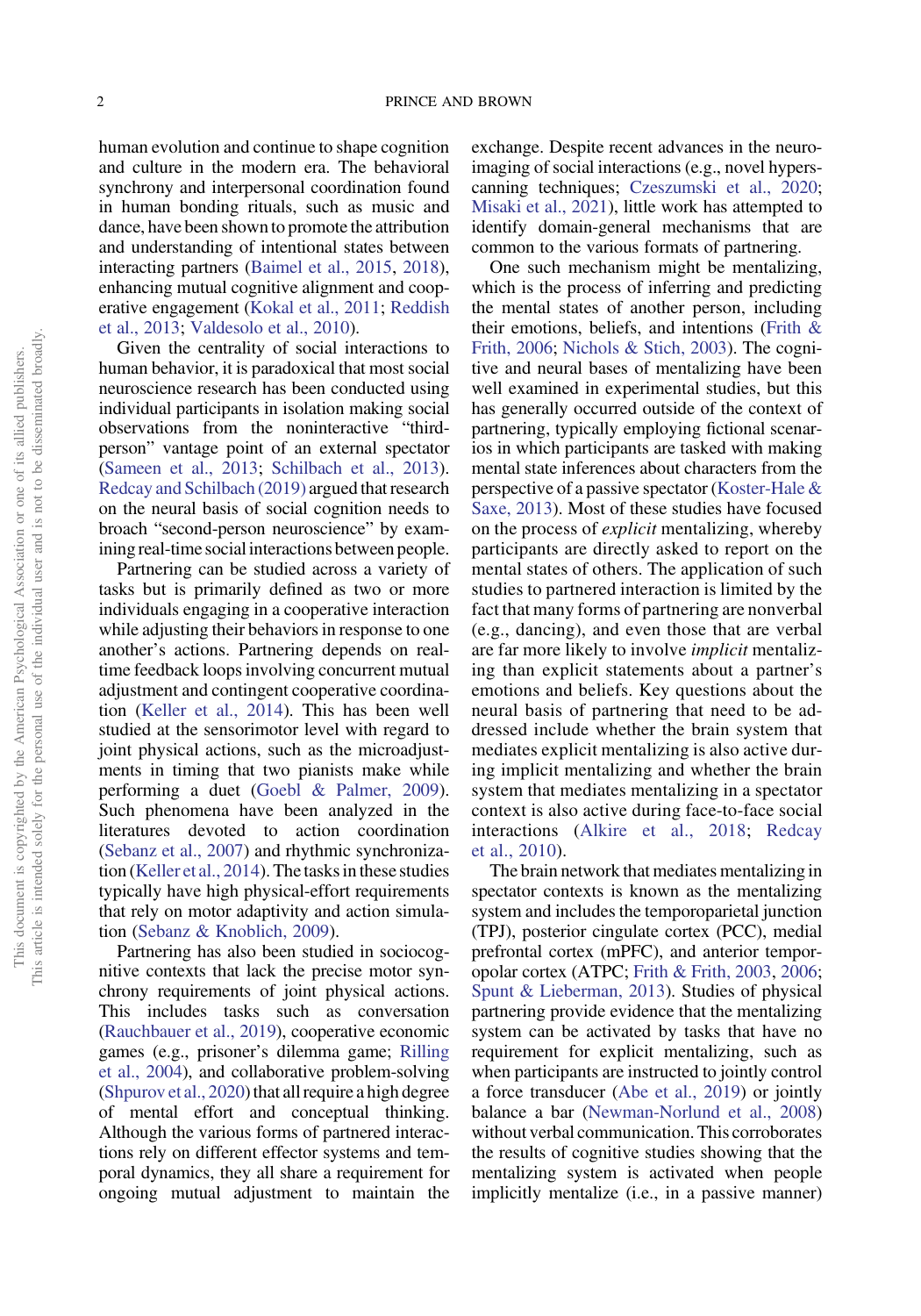during a social exchange ([Naughtin et al., 2017](#page-10-0); [Van Overwalle & Vandekerckhove, 2013\)](#page-11-0).

There is increasing evidence that the mentalizing system is active during face-to-face interactions [\(Redcay et al., 2010](#page-11-0)), suggesting a role for implicit mentalizing in partnering. In particular, the TPJ appears to be a promising candidate for a brain area that might mediate implicit mentalizing during collaborative actions. The TPJ is active during both joint actions and sociocognitive problem-solving spanning a wide variety of tasks (e.g., physical interaction,[Chauvigné et al., 2018](#page-9-0); joint attention, [Koike et al., 2019](#page-10-0); cooperative puzzle solving, [Shpurov et al., 2020](#page-11-0); cooperative word games, [Salazar et al., 2021\)](#page-11-0). The established role of the TPJ in intention processing and the attribution of mental states to others during passive spectator tasks ([Saxe & Kanwisher, 2003](#page-11-0); [Saxe & Wexler, 2005\)](#page-11-0) may explain why this area is active during partnered tasks.

The principal objective of the present study was to conduct a meta-analysis of functional neuroimaging studies of partnered interaction with the aim of identifying domain-general brain areas that are active across the diverse formats of partnering. To the best of our knowledge, no previous studies have attempted to quantitatively address the overlap in brain areas reported across the functional magnetic resonance imaging (fMRI) literature on partnered interaction. We used activation likelihood estimation (ALE) meta-analysis to explore the neural correlates of partnered interaction in a cross-domain fashion, examining studies of both physical and sociocognitive interactions. The ALE metaanalysis was carried out on a set of 18 functional neuroimaging experiments that contained a contrast between a task performed with a partner and the same task performed individually without mutual adjustment requirements. This design was intended to reveal brain areas specific for partnering while controlling for the sensorimotor demands of task performance. The partnering tasks included in the meta-analysis covered the two broad categories of physical partnering (motor adaptivity, joint action) and cognitive partnering (sociocognitive problem-solving, conceptual thinking). The TPJ was predicted to be a major cross-domain brain area for partnering, as based on its presence in a number of studies of partnering across modalities (outlined above). Other mentalizing areas, such as the PCC and mPFC, were also expected to be concordant

across studies. The cerebellum was predicted to be another concordant brain region due to its role in anticipatory adjustment and error correction [\(Van Overwalle et al., 2015](#page-11-0)). Finally, motorplanning areas such as the premotor cortex (PMC) and supplementary motor area were expected to be present due to the inclusion of tasks involving action observation and sensorimotor adaptivity.

#### Method

ALE is a coordinate-based statistical metaanalysis method that determines the convergence between activation foci reported in a set of neuroimaging experiments ([Eickhoff et al., 2009](#page-9-0); [Turkeltaub et al., 2002](#page-11-0)). All foci are modeled as three-dimensional Gaussian probability distributions centered at the given stereotactic coordinates  $(x, y, z)$ . The width of each distribution is based on empirical estimates of spatial uncertainty constrained by sample size such that an increase in participant number leads to increasing certainty in the activation profile ([Eickhoff et al.,](#page-9-0) [2009](#page-9-0)). The probability distributions are arranged into an activation map containing the probability of an activation being located at each individual voxel. The activation map is then tested for convergence against a null distribution of simulated, spatially independent gray matter activations using a random-effects analysis. The result provides an ALE score for each peak in a given significant distribution cluster based on the threshold permutations, cluster-level familywise error threshold (FWE), and a clusterforming threshold determined a priori. An ALE score is analogous to an effect size reported in standard meta-analyses outside of the neuroimaging field ([Eickhoff et al., 2012](#page-9-0)).

# Inclusion Criteria

The neuroimaging studies included in the meta-analysis were obtained through searches of the PubMed database. To identify relevant studies, we used the search term "fMRI" followed by at least one of the following keywords: "partner," "mentalizing," "social," "interact," "cooperation," and "joint action." Further studies were obtained through an examination of the reference sections of the identified studies and any additionally identified studies also had their reference sections examined in the same manner,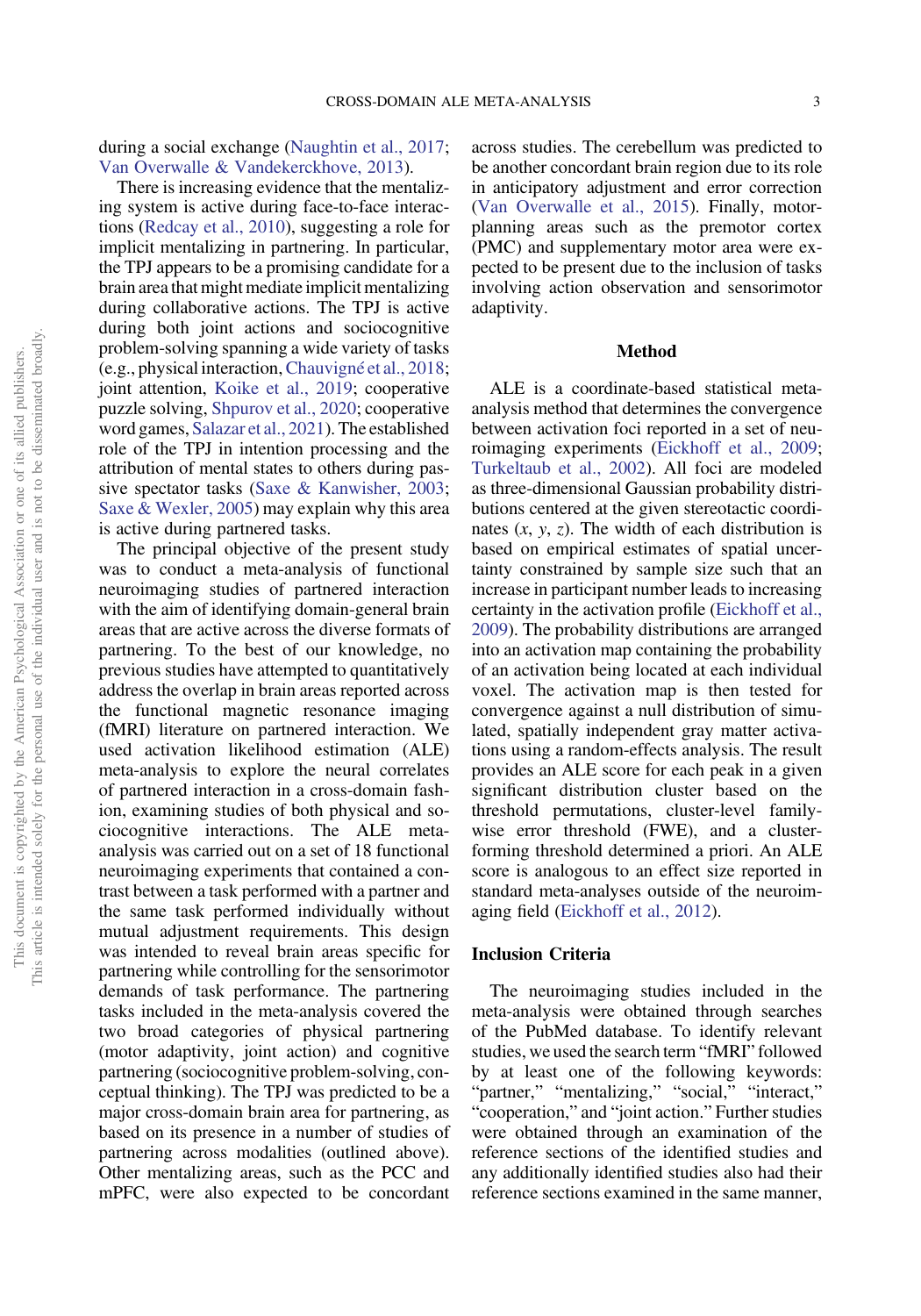<span id="page-3-0"></span>thus extending the search beyond the PubMed database. Finally, the obtained articles were entered into the Google Scholar database to search for later articles that had cited them. A flow diagram of the article selection process is presented in [Supplemental Figure 1](https://doi.org/10.1037/pne0000282.supp) according to Preferred Reporting Items for Systematic Reviews and Meta-Analyses (PRISMA) guidelines [\(Page et al., 2021](#page-10-0)). The articles covered two broad categories based on the nature of the task in the experiment (Figure 1). All joint action tasks were part of the "physical partnering" category. All interactive tasks without a joint action requirement were part of the "cognitive partnering" category. All studies were combined into a single meta-analysis, and the physical/cognitive distinction was only used for post hoc interpretation. The inclusion criteria for experiments in the metaanalysis were as follows:

- 1. Only neuroimaging studies using fMRI with healthy participants were included. All other forms of neuroimaging were excluded to maintain comparable spatial resolution for the ALE analysis.
- 2. The studies must have reported wholebrain activation analyses using standardized stereotaxic coordinates in either Talairach or Montreal Neurological

Institute (MNI) space. Studies that used a masking procedure, reported only partial brain coverage, or reported only specific region-of-interest analyses were excluded.

- 3. The studies must have included participants concurrently performing a partnering task that required mutual adjustment, thereby excluding studies in which participants interacted over a considerable time delay or without reciprocity requirements.
- 4. The studies must have reported a contrast between a partnered task and a matched nonpartnered control task. The latter could take the form of either a solo task or a two-person task not requiring mutual adjustment.

For studies that reported two or more similar contrasts, only one of them was included in the analysis to avoid artificially increasing the concordance of the activated regions ([Müller et al.,](#page-10-0) [2018](#page-10-0)). The contrast that was selected was the one that best matched the contrasts in the other selected studies, without any consideration for the results. This restriction was applied to the following articles that met the inclusion criteria: [Newman-Norlund et al. \(2008\),](#page-10-0) [Chaminade et al.](#page-9-0) [\(2012\)](#page-9-0), [Decety et al. \(2004\),](#page-9-0) and [Lee et al. \(2018\)](#page-10-0). [Redcay et al. \(2010\)](#page-11-0) was the only publication to

## Figure 1

|           | Reference                                                                                                                                                                                                                                                                                                                                      | Task                                                                                                                                                                                                                                                                                                                              | <b>Selected Experiment</b>                                                                                                                                                                                                                                                                                                                                                                                    |
|-----------|------------------------------------------------------------------------------------------------------------------------------------------------------------------------------------------------------------------------------------------------------------------------------------------------------------------------------------------------|-----------------------------------------------------------------------------------------------------------------------------------------------------------------------------------------------------------------------------------------------------------------------------------------------------------------------------------|---------------------------------------------------------------------------------------------------------------------------------------------------------------------------------------------------------------------------------------------------------------------------------------------------------------------------------------------------------------------------------------------------------------|
| COGNITIVE | Alkire et al. (2018)<br>Chaminade et al. (2012)<br>Decety et al. (2004)<br>Elliot et al. (2006)<br>Kircher et al. (2009)<br>Koike et al. (2020)<br>Lee et al. (2018)<br>Redcay et al. (2010)<br>Rice et al. (2016)<br>Salazar et al. (2021)<br>Schilbach et al. (2010)<br>Schuwerk et al. (2017)<br>Shpurov et al. (2020)<br>Xie et al. (2020) | Mental state reasoning<br>Rock/paper/scissors<br>Pattern making game<br>Coin flip game<br>Prisoner's dilemma game<br>Joint attention<br>Tetris-like game<br>Joint attention<br>Eye-gaze communication game<br>Mental state reasoning<br>Word games<br>Joint attention<br>Posner spatial cueing paradigm<br>Grid puzzle<br>Drawing | Peer > Character<br>Intentional agent > Random agent<br>Cooperation > Independent<br>Cooperation > Playing alone<br>Human > Computer<br>Joint attention > Control<br>Cooperation task > Individual task<br>Joint attention > Solo attention<br>Live > Recorded<br>Live > Recorded<br>STST > LLG<br>Other $>$ Self<br>Social > Non-social<br>Group > Individual problem solving<br>Collaborative > Independent |
| PHYSICAI  | Abe et al. (2019)<br>Chauvigné et al. (2018)<br>Newman-Norlund et al. (2008)                                                                                                                                                                                                                                                                   | Joint grip-force matching<br>Partnered hand dancing<br>Joint grip-force bar balancing                                                                                                                                                                                                                                             | Perform joint > Perform single<br>Partnered > Non-partnered<br>Isomorphic > Solo                                                                                                                                                                                                                                                                                                                              |

*Note.* LLG = last letter game;  $STST =$  "say the same thing" game.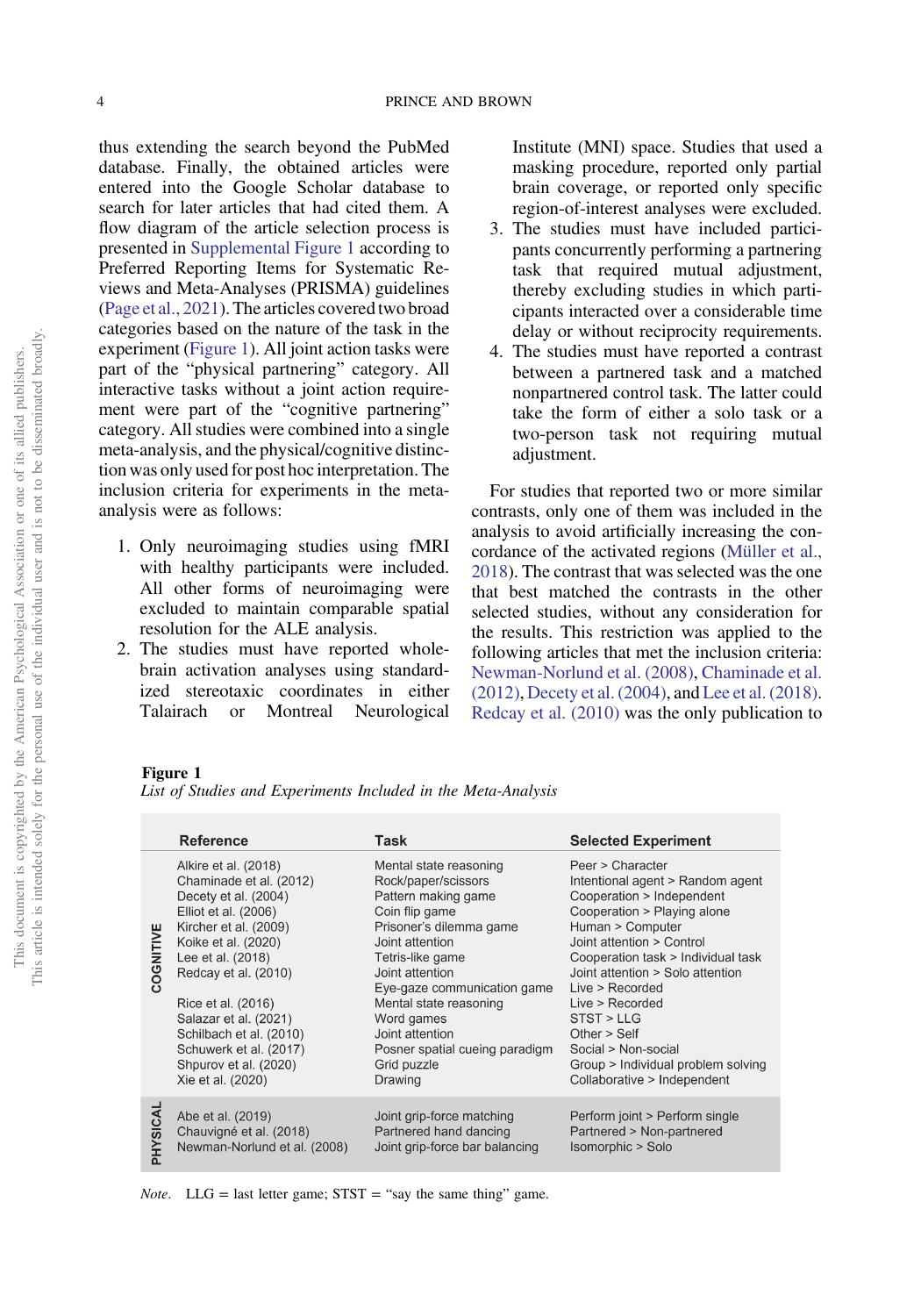run two separate participant groups in distinct experiments that both met the inclusion criteria. Data from both experiments of this article were included. The final meta-analysis included 18 experiments (273 foci, 431 participants) from 17 published studies. The study set (see [Figure 1\)](#page-3-0) comprised three physical partnering experiments [\(Abe et al., 2019](#page-8-0); [Chauvigné et al., 2018](#page-9-0); [Newman-Norlund et al., 2008](#page-10-0)) and 15 cognitive partnering experiments [\(Alkire et al., 2018](#page-8-0); [Chaminade et al., 2012](#page-9-0); [Decety et al., 2004](#page-9-0); [Elliott et al., 2006;](#page-9-0) [Kircher et al., 2009](#page-10-0); [Koike](#page-10-0) [et al., 2019;](#page-10-0) [Lee et al., 2018;](#page-10-0) [Redcay et al., 2010](#page-11-0); [Rice et al., 2016;](#page-11-0) [Salazar et al., 2021](#page-11-0); [Schilbach](#page-11-0) [et al., 2010;](#page-11-0) [Schuwerk et al., 2017](#page-11-0); [Shpurov et al.,](#page-11-0) [2020](#page-11-0); [Xie et al., 2020\)](#page-12-0).

The meta-analysis was performed using Ginger-ALE 3.0.2 [\(www.brainmap.org/ale\)](https://www.brainmap.org/ale) according to standard methods ([Eickhoff et al., 2009,](#page-9-0) [2012](#page-9-0), [2016](#page-9-0); [Müller et al., 2018](#page-10-0)). We converted Talairach coordinates toMNI coordinates within GingerALE prior to the analysis because the majority of the included experiments reported coordinates in MNI space. The meta-analysis was performed with 5,000 threshold permutations and a cluster-level FWE threshold of  $p < .05$  with a cluster-forming threshold of  $p < .001$ . The resulting ALE map was registered onto an MNI-normalized template brain using Mango 4.1 [\(ric.uthscsa.edu/mango\)](https://ric.uthscsa.edu/mango).

# Contribution Analysis

A descriptive "contribution analysis" (CA) was conducted to further investigate the brain areas

involved in partnered interactions. The activated brain regions across all experiments were summarized to determine their prevalence across the sampled literature. This was done because of the stringent statistical constraints imposed by ALE meta-analysis, which require overlap at the voxel level. The CA was conducted at the coarser level of the anatomical region to serve as a qualitative parallel to the voxel-based approach of ALE. The activation coordinates reported in the included articles were classified with respect to two functional brain networks: (a) the mentalizing system, with four constituent anatomical regions (TPJ, PCC, precuneus [PCu], and mPFC) and (b) motor and premotor areas, with three constituent regions (lateral PMC, inferior frontal gyrus [IFG], and cerebellum). For each anatomical region, the percentage of experiments in the meta-analysis that reported a significant activation in that region was calculated.

#### **Results**

Figure 2 presents the results of the ALE metaanalysis registered onto a template brain. The MNI coordinates of the ALE peaks are listed in [Table 1](#page-5-0). The results revealed a single ALE cluster with two subpeaks differing in anteroposterior location. This cluster was located in the right TPJ (rTPJ; Figure 2), a core component of the mentalizing system. No additional clusters were found at lower cluster-forming thresholds (data not shown).

Figure 2

ALE Results Registered Onto an MNI-Normalized Template Brain



Note. The MNI z level is indicated below each slice. The left side of the slice (L) is the left side of the brain.  $ALE = activation likelihood estimation; MNI = Montreal Neurological Institute; rTPJ = right temporal$ junction.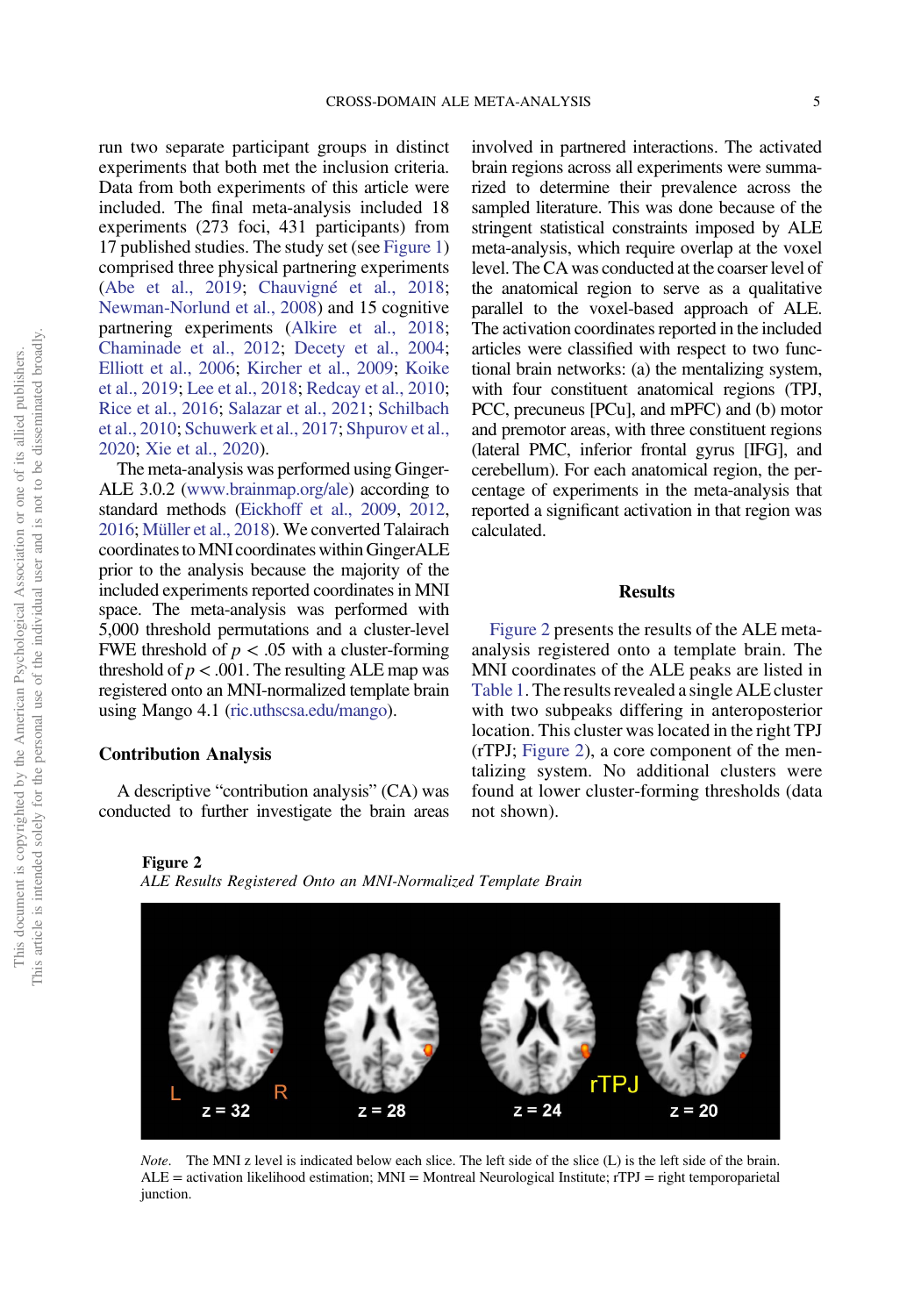<span id="page-5-0"></span>

| Table 1                          |
|----------------------------------|
| Results of the ALE Meta-Analysis |

|                      |    | MNI coordinates  |              |           |                |  |
|----------------------|----|------------------|--------------|-----------|----------------|--|
| Cluster/brain region | BA | $\boldsymbol{x}$ | $\mathbf{v}$ | Z.        | ALE.           |  |
| rTPJ                 | 39 | 58<br>60         | -46<br>$-54$ | -26<br>24 | 0.031<br>0.021 |  |

Note. Stereotaxic coordinates are presented in millimeters along the left–right  $(x)$ , anterior–posterior  $(y)$ , and superior– inferior  $(z)$  axes. The ALE column reports the ALE score for each cluster.  $ALE =$  activation likelihood estimation:  $MNI =$ Montreal Neurological Institute; BA = Broadman area;  $rTPJ = right$  temporoparietal junction.

The results of the CA are presented in Table 2. The rTPJ activation from the ALE analysis was reported in 50% (9/18) of the experiments. Additional functional areas that were found in the CA but were not sufficiently concordant to form significant ALE clusters included: (a) mentalizing areas: left TPJ (lTPJ; 44.4%), PCC (22.2%), PCu (38.9%), and mPFC (33.3%) and (b) motor/ premotor areas: PMC (44.4%), IFG (44.4%), and cerebellum (44.4%). In total, 12 experiments (66.7%) reported activation in either the lTPJ or rTPJ and, of those experiments, five reported bilateral TPJ activations. The rTPJ appeared to be more prominent in the physical tasks than the cognitive tasks (100% vs. 40%, respectively). In addition, while the IFG and cerebellum were more prominent in the physical tasks than the cognitive tasks, the PMC was more similar across the task categories.

The observed ALE peaks were compared to rTPJ peaks reported in seven published ALE meta-analyses of theory-of-mind functioning

| Table 2                      |  |
|------------------------------|--|
| <b>Contribution Analysis</b> |  |

[\(Bzdok et al., 2012](#page-9-0); [Decety & Lamm, 2007](#page-9-0); [Krall et al., 2015;](#page-10-0) [Kubit & Jack, 2013](#page-10-0); [Molenberghs et al., 2016;](#page-10-0) [Schurz et al., 2014](#page-11-0); [van Veluw & Chance, 2014\)](#page-11-0) to validate that the rTPJ coordinates observed in the present ALE analysis could be reasonably associated with the process of mentalizing. [Table 3](#page-6-0) presents 13 rTPJ peaks from these analyses, all derived from standard spectator-based mentalizing tasks. All peaks are reported in MNI space. The accrued metaanalyses indicate an average mentalizing-related rTPJ coordinate of  $x = 55$ ,  $y = -53$ ,  $z = 22$ , marking the location of the angular gyrus in the inferior parietal lobule. The rTPJ subpeaks from the present meta-analysis—with coordinates  $x =$ 58, y =  $-46$ , z = 26 and x = 60, y =  $-54$ , z = 24 thus appear to be compatible with the peaks reported in the meta-analyses of theory-ofmind, with the posterior peak appearing to be especially similar.

# **Discussion**

To investigate the neural basis of partnered interaction cross-modally, we conducted an ALE meta-analysis of 18 neuroimaging experiments, incorporating tasks of both physical and sociocognitive partnering ([Figure 1\)](#page-3-0), all of which controlled for the sensorimotor features of partnered task performance using a matched noninteractive baseline condition. The rTPJ was found to be the most concordant area of activation across these studies. This result conforms with the prediction that the rTPJ would be a crossmodal brain area across domains of partnering, suggesting that implicit mentalizing may be a

| Experiment | Mentalizing system |             |       |       | Motor/premotor areas |            |            |            |
|------------|--------------------|-------------|-------|-------|----------------------|------------|------------|------------|
| category   | rTPJ               | <b>ITPJ</b> | PCC.  | PCu   | mPFC                 | <b>PMC</b> | <b>IFG</b> | Cerebellum |
| Physical   | 3/3                | 2/3         | 0/3   | 3/3   | 1/3                  | 1/3        | 2/3        | 2/3        |
|            | 100%               | 66.7%       | $0\%$ | 100%  | 33.3%                | 33.3%      | 66.7%      | 66.7%      |
| Cognitive  | 6/15               | 6/15        | 4/15  | 4/15  | 5/15                 | 6/15       | 6/15       | 6/15       |
|            | 40%                | 40%         | 26.7% | 26.7% | 33.3%                | 46.7%      | 40%        | 40%        |
| Total      | 9/18               | 8/18        | 4/18  | 7/18  | 6/18                 | 8/18       | 8/18       | 8/18       |
|            | 50%                | 44.4%       | 22.2% | 38.9% | 33.3%                | 44.4%      | 44.4%      | 44.4%      |

Note. The table indicates the number (and percentage) of studies that report activations in eight anatomical regions across the three physical experiments, 15 cognitive experiments, and 18 experiments overall. rTPJ = right temporoparietal junction;  $ITPI = left temporalized junction; PCC = posterior cingulate cortex; PCu = precuneus; mPFC = medial prefrontal cortex;$  $PMC =$  premotor cortex; IFG  $=$  inferior frontal gyrus.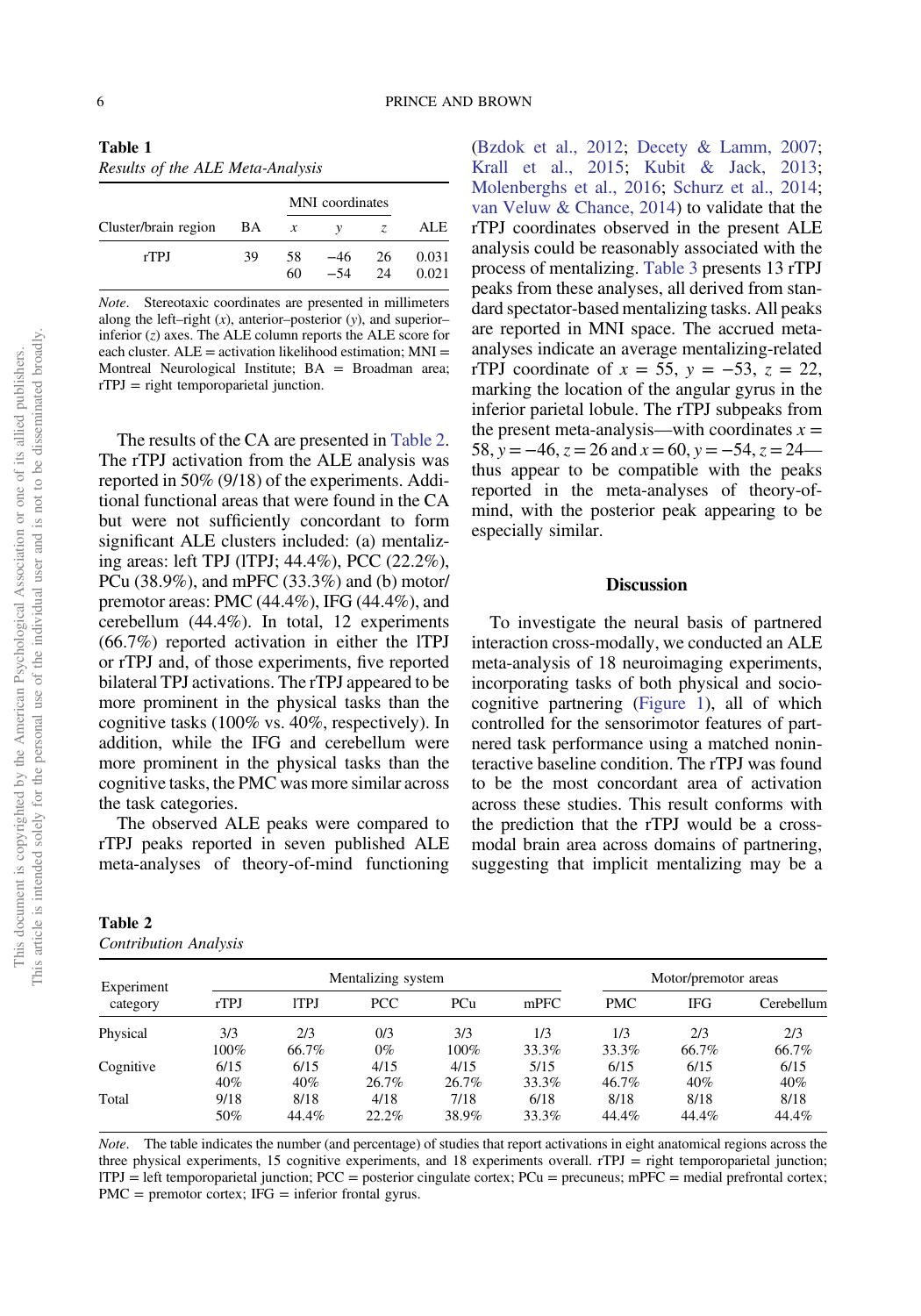#### <span id="page-6-0"></span>Table 3

Summary of rTPJ Peaks Reported in Seven Published Meta-Analyses of Theory-of-Mind Functioning

| Authors                     | Meta-analysis         | rTPJ peak<br>(x, y, z) |
|-----------------------------|-----------------------|------------------------|
| Bzdok et al. (2012)         | Theory-of-mind        | $56, -50, 18$          |
|                             | Empathy               | $52, -58, 22$          |
|                             | Conjunction           | $52, -58, 20$          |
| Decety and Lamm (2007)      | Empathy               | $56, -56, 22$          |
|                             | Theory-of-mind        | $60, -52, 20$          |
| Krall et al. (2015)         | False belief          | $54, -52, 26$          |
| Kubit and Jack (2013)       | Attention reorienting | $60, -46, 22$          |
|                             | Theory-of-mind        | $56, -55, 26$          |
| Molenberghs et al. (2016)   | Theory-of-mind        | $52, -52, 22$          |
|                             |                       | $54, -54, 26$          |
| Schurz et al. (2014)        | False belief          | $56, -47, 24$          |
|                             | Theory-of-mind        | $56, -56, 18$          |
| van Veluw and Chance (2014) | False belief          | $55, -53, 24$          |
| The present analysis        | Partnered interaction | $58, -46, 26$          |
|                             | (cross-modal)         | $60, -54, 24$          |

Note. The studies are listed alphabetically. Coordinates are reported in MNI space. rTPJ = right temporoparietal junction; MNI = Montreal Neurological Institute.

critical mediating process for partnered interaction, regardless of the modality of the interaction. The association of this area with mentalizing was demonstrated by the overlap of its coordinates with rTPJ clusters found in meta-analyses of spectator-based mentalizing separate from partnered interaction (Table 3). Next, the CA looked beyond the ALE analysis to reveal the importance of other relevant brain areas that mediate both mentalizing (most notably the lTPJ and PCu) and motor planning (the PMC, IFG, and cerebellum), but whose overlap at the voxel level was too low to generate ALE clusters. The overall results suggest that partnering results from a combination of mentalizing and motoric processes related to joint action.

# Mentalizing and Partnering

The observation of a significant ALE cluster in this meta-analysis was perhaps surprising given the diversity of the experimental tasks that were included. The finding that the rTPJ is a key area for partnered interaction across both motoric and sociocognitive forms of partnering is consistent with the results of [Yuan et al. \(2018\),](#page-12-0) who showed that the TPJ and PCC were active during storytelling tasks regardless of whether the story was told using speech, pantomime, or drawing for production. While cognitive partnering tasks

often have a clear mentalizing component (if only implicitly), the role of mentalizing in motoric partnering is less intuitive. Research has shown that participants in motoric synchrony experiments show an increase in mental state attribution to their partners, but not to other nonrelevant individuals ([Baimel et al., 2015](#page-9-0), [2018\)](#page-9-0), supporting an association between physical partnering and mentalizing. [Enrici et al. \(2019\)](#page-9-0) suggested that the mentalizing system is an intention-processing network that functions as a core component of both gestural and verbal human communication. Mentalizing is an underappreciated component of physical partnering, where almost all of the attention in research studies is directed toward sensorimotor adaptivity, rather than psychological processes associated with inferring a partner's intentions and emotions.

The domain-generality of the TPJ in standard theory-of-mind studies is demonstrated by its responsiveness to both self and other processing and to both implicit and explicit mentalizing [\(Brown, 2020](#page-9-0)). The posterior rTPJ subpeak from the ALE analysis strongly overlapped with rTPJ peaks found in seven previous metaanalyses of standard theory-of-mind processing from a spectator perspective (Table 3), thereby strengthening the case for the engagement of implicit mentalizing during partnered interaction. Taken together, these results suggest that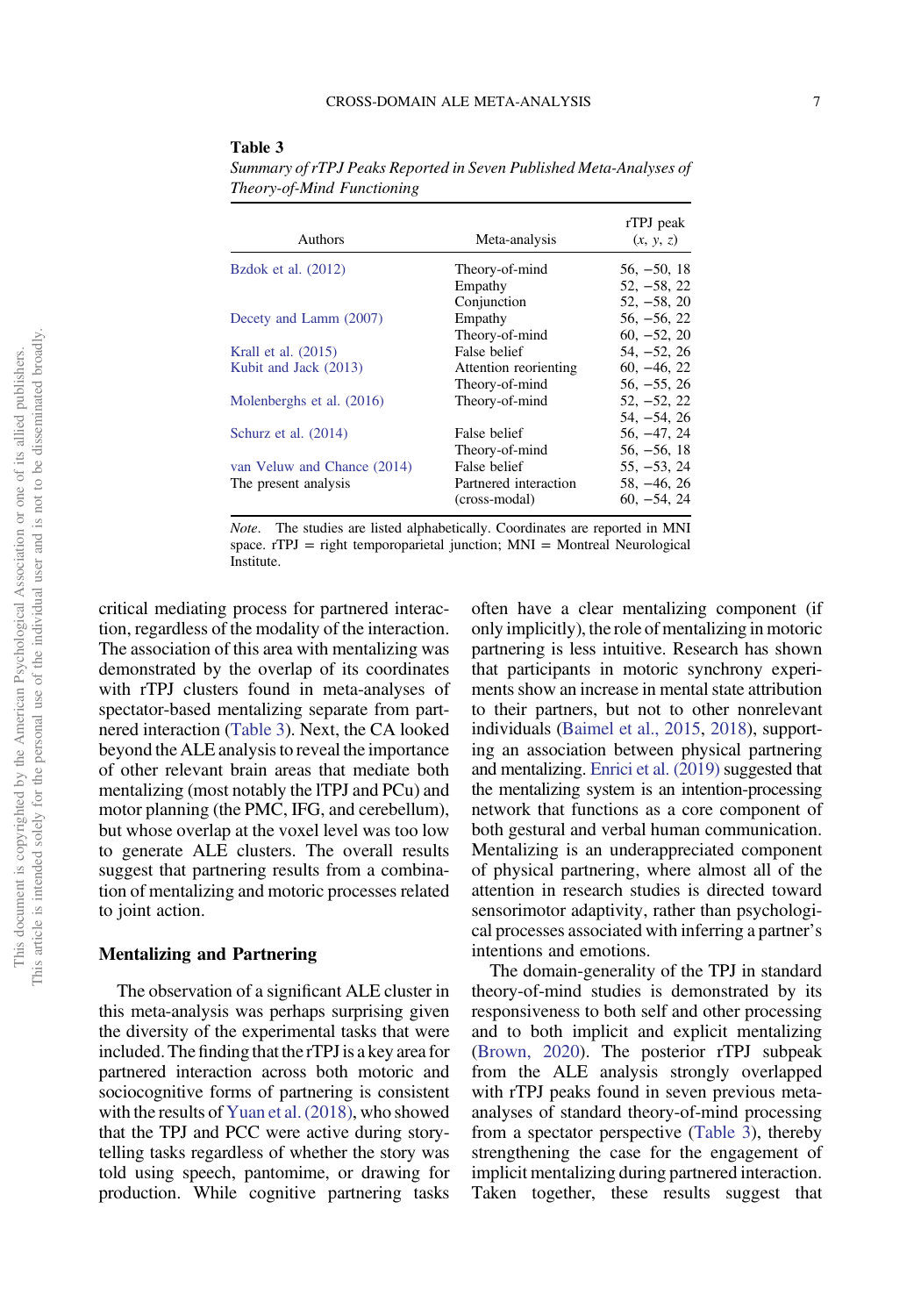partnered interaction may recruit the rTPJ regardless of the task requirements and effector system employed.

# Implications for a "Second-Person Neuroscience"

The ALE results suggest that the mentalizing system active during second-person social interaction might be the same as that engaged during third-person social observation. While mentalizing is undoubtedly a key component of partnered interaction, it has no necessary association with partnering because it readily occurs during spectator-based observation in the absence of interaction. Therefore, unless there is compelling evidence that partner mentalizing functions in a different manner than spectator mentalizing at the level of perspective taking, it is best to consider the two as being the same third-person process. It is for this reason that we contend that the defining feature of partnered interaction is not mentalizing, but instead real-time behavioral adaptivity between the partners, as studied in a large literature devoted to joint action and joint agency (e.g., [Accetto et al., 2018;](#page-8-0) [Fairhurst et al., 2013](#page-9-0); [Izawa](#page-9-0) [et al., 2008;](#page-9-0) [Keller et al., 2014;](#page-9-0) [Pacherie, 2012](#page-10-0)). This interpretation is based on the similarity of the posterior rTPJ subpeak and the peaks of the metaanalyses of standard theory-of-mind processing from a spectator perspective.

However, the anterior rTPJ subpeak did not appear to align closely with standard spectator mentalizing peaks and may be a possible candidate for an indication of a partner-specific mentalizing process. [Abe et al. \(2019\)](#page-8-0) reported activation in both the posterior and anterior regions of the rTPJ, but only the anterior region was correlated with the level of cooperation in a joint action task.[Chauvigné et al.](#page-9-0) [\(2018\)](#page-9-0) and [Redcay et al. \(2010\)](#page-11-0) also reported anterior rTPJ peaks, both of which involved partnered joint action between participants. We tentatively propose that the posterior region of the rTPJ may be associated with a more reactive aspect of mentalizing during partnering, while the anterior region may represent a more directive, actionoriented aspect of partner mentalizing.

# Behavioral Adaptivity and Partnering

The present meta-analysis suggests that mentalizing may be a domain-general process that operates across various formats of partnering. If this interpretation is correct, then the mentalizing system needs to interface with modal systems that mediate partnering in a domain-specific fashion, for example, connecting with speech and language systems for conversational discourse, but with locomotor and limb systems for dancing. How the mentalizing system interacts with the motor system is not well understood, possibly because the historical focus of mentalizing studies has been on spectator-based tasks that are far removed from motor actions and mutual adaptivity.

The CA can shed light on possible anatomical connections between the mentalizing and motor systems that may mediate the diversity of partnering formats. In particular, the PMC, IFG, and cerebellum were reported in 44% of the included studies. It is most likely that these areas did not show up as ALE clusters due to the variation in the task demands across experiments. Despite this limitation, there are well-established anatomical pathways projecting from the inferior parietal lobule—where the TPJ is located in the angular gyrus—to the frontal lobe. Most notable among these are the system of tracts that constitute to the superior longitudinal fasciculus (SLF). The branch known as SLF II projects from the parietal lobe to the PMC in the middle frontal gyrus, whereas the branch known as SLF III projects from the parietal lobe to the IFG ([Barbeau et al.,](#page-9-0) [2020](#page-9-0)). SLF II and III may represent a route by which information derived from mentalizing in the inferior parietal lobule can connect with domain-specific motor-planning systems in the PMC and IFG that mediate behavioral adaptivity during partnered interaction.

[Mars et al.](#page-10-0)'s (2012) connectivity analysis indicates that the anterior region of the rTPJ is more connected to the IFG, whereas the posterior region of the rTPJ is not. The posterior region is instead more connected to the established mentalizing system and default mode network. It may be that the anterior subpeak from the ALE analysis indicates a mediating connection between the mentalizing and domain-specific motor systems required for partnering, while the posterior subpeak is indicative of a more reactive mode of mentalizing during partnering. This interpretation would corroborate our earlier tentative suggestion that the anterior and posterior regions of the rTPJ might be differentiated with regard to mentalizing function.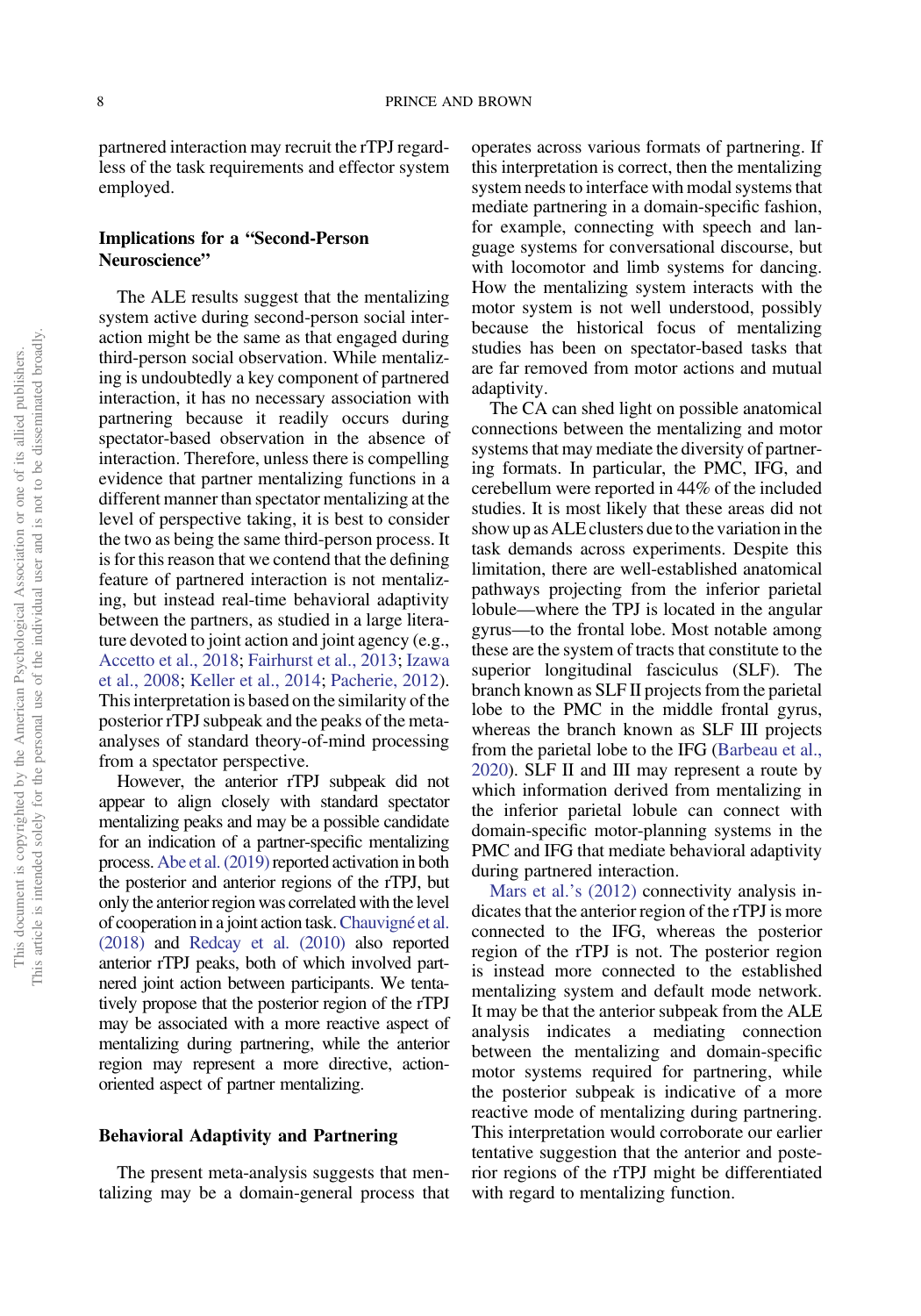<span id="page-8-0"></span>Overall, partnered interaction requires at least two key components: (a) implicit mentalizing and (b) mutual adaptivity, both of which serve a predictive role during partnered interactions. Based on the ALE results, it is proposed that mentalizing is a domain-general process, while mutual adaptivity is a domain-specific process linked to particular effector systems. A key question about partnering is how these two types of processes interact at the neural level. While the present meta-analysis is not able to address this issue directly, it is telling that the sets of brain areas that appeared across both the meta-analysis and the CA were some combination of mentalizing areas (TPJ, PCC, mPFC) and motor-planning areas (IFG, PMC, cerebellum).

# Limitations

An important limitation of the present study relates to the low number of physical partnering experiments that were included. This was driven by the small number of studies that have been carried out in this area, most likely due to the technical challenges associated with physical interaction in the magnetic resonance imaging (MRI) scanner. Some studies of physical interaction have used single participants in the scanner (e.g., [Chauvigné et al., 2018\)](#page-9-0), whereas others have used hyperscanning to simultaneously scan two people in different scanners (e.g., Abe et al., 2019), but recent meta-analyses of the hyperscanning literature indicate that there are very few experiments of motoric adaptivity using two-person interactions [\(Misaki et al., 2021](#page-10-0); [Nam](#page-10-0) [et al., 2020\)](#page-10-0). It will be important to see if future studies of physical interaction corroborate the role of the rTPJ in partnering.

The incorporation of a diverse selection of experimental tasks was both a strength and weakness of the meta-analysis. The approach allowed us to highlight the cross-modal nature of the results, albeit for a single ALE cluster, but prohibited us from identifying specific effects associated with different types of partnering, allowing for only a general interpretation of the results. In this regard, the CA served as an important (though nonstatistical) adjunct to the ALE analysis, permitting a more nuanced analysis of the anatomical regions associated with partnering because this analysis was not subject to the voxel-level statistical constraints of the ALE method.

Finally, although cognitive and physical forms of partnering were dichotomized in this analysis, many forms of partnered interaction involve a combination of the two. For instance, even two people moving a piece of furniture together are likely to verbalize about their actions while engaging in them. Hence, it will be important in future studies of social interaction to study tasks that combine cognitive and physical forms of partnering, compared to each on its own.

# **Conclusions**

An ALE meta-analysis of 18 neuroimaging experiments of both joint action and sociocognitive interactions was conducted to shed light on the neural basis of partnered interaction crossmodally using a statistical quantitative methodology for the first time. A highly concordant area of activation across the set of experiments was identified in the rTPJ despite the diversity of tasks included in the analysis. Additional mentalizing and motor-planning areas were evident across the contributing studies, although they were not concordant enough at the voxel level to appear as clusters in the ALE analysis. These results highlight the critical interaction between mentalizing and behavioral adaptivity during partnered interactions, regardless of task modality. The two subpeaks of the concordant rTPJ cluster also suggest the possibility that the anterior and posterior regions of the rTPJ may correspond to differences in mentalizing function (e.g., directive and reactive mentalizing, respectively, during partnering). Future studies of partnering, whether of joint action or social cognition, need to account for the combined role of mentalizing and mutual adaptivity during real-time social interactions.

# References

- Abe, M. O., Koike, T., Okazaki, S., Sugawara, S. K., Takahashi, K., Watanabe, K., & Sadato, N. (2019). Neural correlates of online cooperation during joint force production. *NeuroImage*, 191, 150–161. <https://doi.org/10.1016/j.neuroimage.2019.02.003>
- Accetto, M., Treur, J., & Villa, V. (2018). An adaptive cognitive-social model for mirroring and social bonding during synchronous joint action. Procedia Computer Science, 145, 3–12. [https://doi.org/10](https://doi.org/10.1016/j.procs.2018.11.002) [.1016/j.procs.2018.11.002](https://doi.org/10.1016/j.procs.2018.11.002)
- Alkire, D., Levitas, D., Warnell, K. R., & Redcay, E. (2018). Social interaction recruits mentalizing and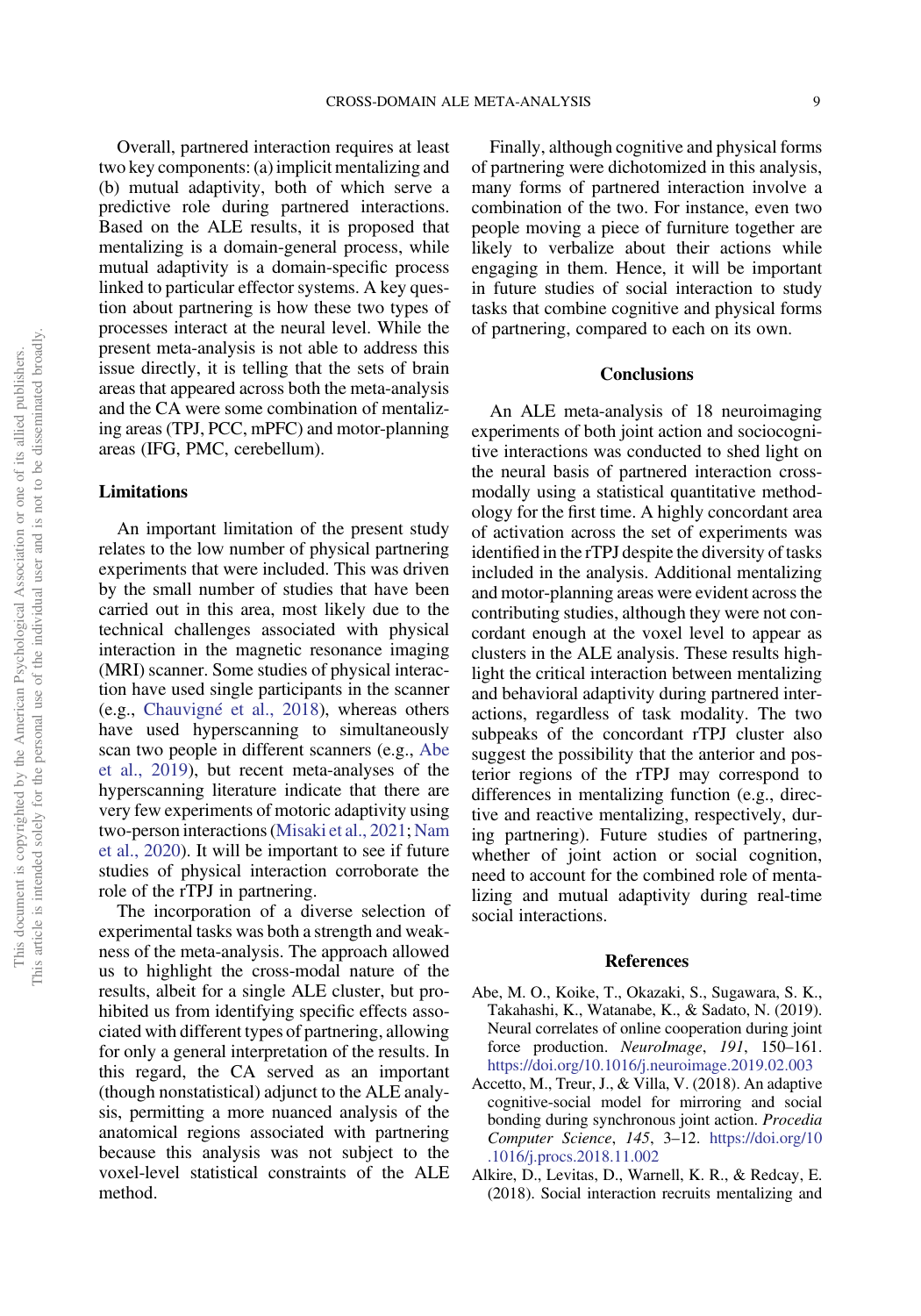<span id="page-9-0"></span>reward systems in middle childhood. Human Brain Mapping, 39(10), 3928–3942. [https://doi.org/10](https://doi.org/10.1002/hbm.24221) [.1002/hbm.24221](https://doi.org/10.1002/hbm.24221)

- Axelrod, R., & Hamilton, W. D. (1981). The evolution of cooperation. Science, 211(4489), 1390–1396. <https://doi.org/10.1126/science.7466396>
- Baimel, A., Birch, S. A. J., & Norenzayan, A. (2018). Coordinating bodies and minds: Behavioral synchrony fosters mentalizing. Journal of Experimental Social Psychology, 74, 281–290. [https://doi.org/](https://doi.org/10.1016/j.jesp.2017.10.008) [10.1016/j.jesp.2017.10.008](https://doi.org/10.1016/j.jesp.2017.10.008)
- Baimel, A., Severson, R. L., Baron, A. S., & Birch, S. A. J. (2015). Enhancing "theory of mind" through behavioral synchrony. Frontiers in Psychology, 6, Article 870. [https://doi.org/10.3389/](https://doi.org/10.3389/fpsyg.2015.00870) [fpsyg.2015.00870](https://doi.org/10.3389/fpsyg.2015.00870)
- Barbeau, E. B., Descoteaux, M., & Petrides, M. (2020). Dissociating the white matter tracts connecting the temporo-parietal cortical region with frontal cortex using diffusion tractography. Scientific Reports, 10(1), Article 8186. [https://doi.org/10](https://doi.org/10.1038/s41598-020-64124-y) [.1038/s41598-020-64124-y](https://doi.org/10.1038/s41598-020-64124-y)
- Brown, S. (2020). The "who" system of the human brain: A system for social cognition about the self and others. Frontiers in Human Neuroscience, 14, Article 224. <https://doi.org/10.3389/fnhum.2020.00224>
- Bzdok, D., Schilbach, L., Vogeley, K., Schneider, K., Laird, A. R., Langner, R., & Eickhoff, S. B. (2012). Parsing the neural correlates of moral cognition: ALE meta-analysis on morality, theory of mind, and empathy. Brain Structure and Function, 217, 783– 796. <https://doi.org/10.1007/s00429-012-0380-y>
- Chaminade, T., Rosset, D., Da Fonseca, D., Nazarian, B., Lutcher, E., Cheng, G., & Deruelle, C. (2012). How do we think machines think? An fMRI study of alleged competition with an artificial intelligence. Frontiers in Human Neuroscience, 6, Article 103. <https://doi.org/10.3389/fnhum.2012.00103>
- Chauvigné, L. A. S., Belyk, M., & Brown, S. (2018). Taking two to tango: fMRI analysis of improvised joint action with physical contact. PLOS ONE, 13, Article e0191098. [https://doi.org/10.1371/journal](https://doi.org/10.1371/journal.pone.0191098) [.pone.0191098](https://doi.org/10.1371/journal.pone.0191098)
- Czeszumski, A., Eustergerling, S., Lang, A., Menrath, D., Gerstenberger, M., Schuberth, S., Schreiber, F., Rendon, Z. Z., & König, P. (2020). Hyperscanning: A valid method to study neural inter-brain underpinnings of social interaction. Frontiers in Human Neuroscience, 14, Article 39. [https://doi.org/10](https://doi.org/10.3389/fnhum.2020.00039) [.3389/fnhum.2020.00039](https://doi.org/10.3389/fnhum.2020.00039)
- Decety, J., Jackson, P. L., Sommerville, J. A., Chaminade, T., & Meltzoff, A. N. (2004). The neural bases of cooperation and competition: An fMRI investigation. NeuroImage, 23(2), 744–751. [https://](https://doi.org/10.1016/j.neuroimage.2004.05.025) [doi.org/10.1016/j.neuroimage.2004.05.025](https://doi.org/10.1016/j.neuroimage.2004.05.025)
- Decety, J., & Lamm, C. (2007). The role of the right temporoparietal junction in social interaction: How low-level computational processes contribute to

meta-cognition. The Neuroscientist, 13(6), 580– 593. <https://doi.org/10.1177/1073858407304654>

- Eickhoff, S. B., Bzdok, D., Laird, A. R., Kurth, F., & Fox, P. T. (2012). Activation likelihood estimation meta-analysis revisited. NeuroImage, 59(3), 2349–2361. [https://doi.org/10.1016/j.neuroimage](https://doi.org/10.1016/j.neuroimage.2011.09.017) [.2011.09.017](https://doi.org/10.1016/j.neuroimage.2011.09.017)
- Eickhoff, S. B., Laird, A. R., Grefkes, C., Wang, L. E., Zilles, K., & Fox, P. T. (2009). Coordinate-based activation likelihood estimation meta-analysis of neuroimaging data: A random-effects approach based on empirical estimates of spatial uncertainty. Human Brain Mapping, 30(9), 2907–2926. [https://](https://doi.org/10.1002/hbm.20718) [doi.org/10.1002/hbm.20718](https://doi.org/10.1002/hbm.20718)
- Eickhoff, S. B., Nichols, T. E., Laird, A. R., Hoffstaedter, F., Amunts, K., Fox, P. T., Bzdok, D., & Eickhoff, C. R. (2016). Behavior, sensitivity, and power of activation likelihood estimation characterized by massive empirical simulation. NeuroImage, 137, 70–85. [https://doi.org/10.1016/j.neuroimage](https://doi.org/10.1016/j.neuroimage.2016.04.072) [.2016.04.072](https://doi.org/10.1016/j.neuroimage.2016.04.072)
- Elliott, R., Völlm, B., Drury, A., McKie, S., Richardson, P., & Deakin, J. F. W. (2006). Co-operation with another player in a financially rewarded guessing game activates regions implicated in theory of mind. Social Neuroscience, 1(3-4), 385-395. <https://doi.org/10.1080/17470910601041358>
- Enrici, I., Bara, B. G., & Adenzato, M. (2019). Theory of mind, pragmatics and the brain: Converging evidence for the role of intention processing as a core feature of human communication. Pragmatics and Cognition, 26(1), 5–38. [https://doi.org/10](https://doi.org/10.1075/pc.19010.enr) [.1075/pc.19010.enr](https://doi.org/10.1075/pc.19010.enr)
- Fairhurst, M. T., Janata, P., & Keller, P. E. (2013). Being and feeling in sync with an adaptive virtual partner: Brain mechanisms underlying dynamic cooperativity. Cerebral Cortex, 23(11), 2592-2600. <https://doi.org/10.1093/cercor/bhs243>
- Frith, C. D., & Frith, U. (2006). The neural basis of mentalizing. Neuron, 50(4), 531–534. [https://](https://doi.org/10.1016/j.neuron.2006.05.001) [doi.org/10.1016/j.neuron.2006.05.001](https://doi.org/10.1016/j.neuron.2006.05.001)
- Frith, U., & Frith, C. D. (2003). Development and neurophysiology of mentalizing. Philosophical Transactions of the Royal Society of London, Series B: Biological Sciences, 358(1431), 459–473. <https://doi.org/10.1098/rstb.2002.1218>
- Goebl, W., & Palmer, C. (2009). Synchronization of timing and motion among performing musicians. Music Perception, 26(5), 427–438. [https://doi.org/](https://doi.org/10.1525/mp.2009.26.5.427) [10.1525/mp.2009.26.5.427](https://doi.org/10.1525/mp.2009.26.5.427)
- Izawa, J., Rane, T., Donchin, O., & Shadmehr, R. (2008). Motor adaptation as a process of reoptimization. The Journal of Neuroscience: The Official Journal of the Society for Neuroscience, 28(11), 2883-2891. [https://](https://doi.org/10.1523/JNEUROSCI.5359-07.2008) [doi.org/10.1523/JNEUROSCI.5359-07.2008](https://doi.org/10.1523/JNEUROSCI.5359-07.2008)
- Keller, P. E., Novembre, G., & Hove, M. J. (2014). Rhythm in joint action: Psychological and neurophysiological mechanisms for real-time interpersonal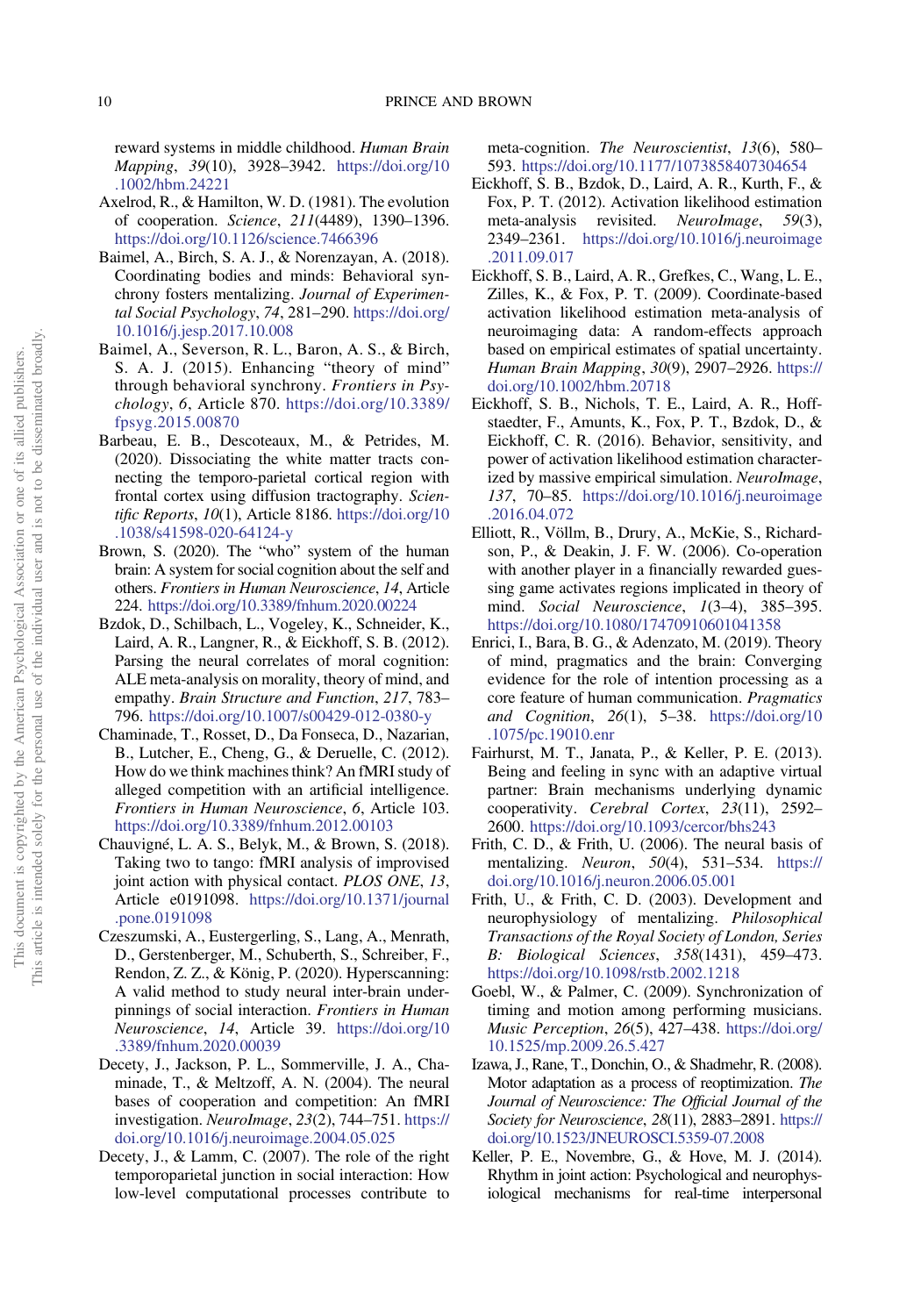<span id="page-10-0"></span>coordination. Philosophical Transactions of the Royal Society of London, Series B: Biological Sciences, 369(1658), Article 20130394. [https://doi.org/10](https://doi.org/10.1098/rstb.2013.0394) [.1098/rstb.2013.0394](https://doi.org/10.1098/rstb.2013.0394)

- Kircher, T., Blümel, I., Marjoram, D., Lataster, T., Krabbendam, L., Weber, J., van Os, J., & Krach, S. (2009). Online mentalising investigated with functional MRI. Neuroscience Letters, 454(3), 176–181. <https://doi.org/10.1016/j.neulet.2009.03.026>
- Koike, T., Tanabe, H. C., Adachi-Abe, S., Okazaki, S., Nakagawa, E., Sasaki, A. T., Shimada, K., Sugawara, S. K., Takahashi, H. K., Yoshihara, K., & Sadato, N. (2019). Role of the right anterior insular cortex in joint attention-related identification with a partner. Social Cognitive and Affective Neuroscience, 14(10), 1131–1145. [https://doi.org/10.1093/](https://doi.org/10.1093/scan/nsz087) [scan/nsz087](https://doi.org/10.1093/scan/nsz087)
- Kokal, I., Engel, A., Kirschner, S., & Keysers, C. (2011). Synchronized drumming enhances activity in the caudate and facilitates prosocial commitment—If the rhythm comes easily. PLOS ONE, 6(11), Article e27272. [https://doi.org/10](https://doi.org/10.1371/journal.pone.0027272) [.1371/journal.pone.0027272](https://doi.org/10.1371/journal.pone.0027272)
- Koster-Hale, J., & Saxe, R. (2013). Functional neuroimaging of theory of mind. In S. Baron-Cohen, H. Tager-Flusberg, & M. V. Lombardo (Eds.), Understanding other minds: Perspectives from developmental social neuroscience (pp. 132–163). Oxford University Press. [https://doi.org/10.1093/acprof:](https://doi.org/10.1093/acprof:oso/9780199692972.003.0009) [oso/9780199692972.003.0009](https://doi.org/10.1093/acprof:oso/9780199692972.003.0009)
- Krall, S. C., Rottschy, C., Oberwelland, E., Bzdok, D., Fox, P. T., Eickhoff, S. B., Fink, G. R., & Konrad, K. (2015). The role of the right temporoparietal junction in attention and social interaction as revealed by ALE meta-analysis. Brain Structure and Function, 220(2), 587–604. [https://doi.org/10](https://doi.org/10.1007/s00429-014-0803-z) [.1007/s00429-014-0803-z](https://doi.org/10.1007/s00429-014-0803-z)
- Kubit, B., & Jack, A. I. (2013). Rethinking the role of the rTPJ in attention and social cognition in light of the opposing domains hypothesis: Findings from an ALE-based meta-analysis and resting-state functional connectivity. Frontiers in Human Neuroscience, 7, Article 323. [https://doi.org/10.3389/fnhum](https://doi.org/10.3389/fnhum.2013.00323) [.2013.00323](https://doi.org/10.3389/fnhum.2013.00323)
- Lee, M., Ahn, H. S., Kwon, S. K., & Kim, S. I. (2018). Cooperative and competitive contextual effects on social cognitive and empathic neural responses. Frontiers in Human Neuroscience, 12, Article 218. <https://doi.org/10.3389/fnhum.2018.00218>
- Mars, R. B., Sallet, J., Schüffelgen, U., Jbabdi, S., Toni, I., & Rushworth, M. F. S. (2012). Connectivity-based subdivisions of the human right "temporoparietal junction area": Evidence for different areas participating in different cortical networks. Cerebral Cortex 22(8), 1894–1903. [https://doi.org/10](https://doi.org/10.1093/cercor/bhr268) [.1093/cercor/bhr268](https://doi.org/10.1093/cercor/bhr268)
- McNeill,W. H. (1995). Keeping together in time: Dance and drill in human history. Harvard University Press.
- Misaki, M., Kerr, K. L., Ratliff, E. L., Cosgrove, K. T., Simmons, W. K., Morris, A. S., & Bodurka, J. (2021). Beyond synchrony: The capacity of fMRI hyperscanning for the study of human social interaction. Social Cognitive and Affective Neuroscience, 16(1-2), 84-92. [https://doi.org/10.1093/sca](https://doi.org/10.1093/scan/nsaa143) [n/nsaa143](https://doi.org/10.1093/scan/nsaa143)
- Molenberghs, P., Johnson, H., Henry, J. D., & Mattingley, J. B. (2016). Understanding the minds of others: A neuroimaging meta-analysis. Neuroscience and Biobehavioral Reviews, 65, 276–291. <https://doi.org/10.1016/j.neubiorev.2016.03.020>
- Müller, V. I., Cieslik, E. C., Laird, A. R., Fox, P. T., Radua, J., Mataix-Cols, D., Tench, C. R., Yarkoni, T., Nichols, T. E., Turkeltaub, P. E., Wager, T. D., & Eickhoff, S. B. (2018). Ten simple rules for neuroimaging meta-analysis. Neuroscience and Biobehavioral Reviews, 84, 151–161. [https://](https://doi.org/10.1016/j.neubiorev.2017.11.012) [doi.org/10.1016/j.neubiorev.2017.11.012](https://doi.org/10.1016/j.neubiorev.2017.11.012)
- Nam, C. S., Choo, S., Huang, J., & Park, J. (2020). Brain-to-brain neural synchrony during social interactions: A systematic review on hyperscanning studies. Applied Sciences, 10(19), Article 6669. <https://doi.org/10.3390/app10196669>
- Naughtin, C. K., Horne, K., Schneider, D., Venini, D., York, A., & Dux, P. E. (2017). Do implicit and explicit belief processing share neural substrates? Human Brain Mapping, 38(9), 4760–4772. [https://](https://doi.org/10.1002/hbm.23700) [doi.org/10.1002/hbm.23700](https://doi.org/10.1002/hbm.23700)
- Newman-Norlund, R. D., Bosga, J., Meulenbroek, R. G. J., & Bekkering, H. (2008). Anatomical substrates of cooperative joint-action in a continuous motor task: Virtual lifting and balancing. NeuroImage, 41(1), 169–177. [https://doi.org/10.1016/j](https://doi.org/10.1016/j.neuroimage.2008.02.026) [.neuroimage.2008.02.026](https://doi.org/10.1016/j.neuroimage.2008.02.026)
- Nichols, S., & Stich, S. P. (2003). Mindreading: An integrated account of pretence, self-awareness, and understanding other minds. Oxford University Press. <https://doi.org/10.1093/0198236107.001.0001>
- Pacherie, E. (2012). The phenomenology of joint action: Self-agency vs. joint-agency. In A. Seeman (Ed.), Joint attention: New developments (pp. 343– 389). MIT Press.
- Page, M. J., McKenzie, J. E., Bossuyt, P. M., Boutron, I. , Hoffmann, T. C., Mulrow, C. D., Shamseer, L., Tetzlaff, J. M., Akl, E. A., Brennan, S. E., Chou, R., Glanville, J., Grimshaw, J. M., Hróbjartsson, A., Lalu, M. M., Li, T., Loder, E. W., Mayo-Wilson, E., McDonald, S., ::: Moher, D. (2021). The PRISMA 2020 statement: An updated guideline for reporting systematic reviews. PLoS Medicine, 18(3), Article e1003583. [https://doi.org/10.1371/journal](https://doi.org/10.1371/journal.pmed.1003583) [.pmed.1003583](https://doi.org/10.1371/journal.pmed.1003583)
- Rauchbauer, B., Nazarian, B., Bourhis, M., Ochs, M., Prévot, L., & Chaminade, T. (2019). Brain activity during reciprocal social interaction investigated using conversational robots as control condition. Philosophical Transactions of the Royal Society B: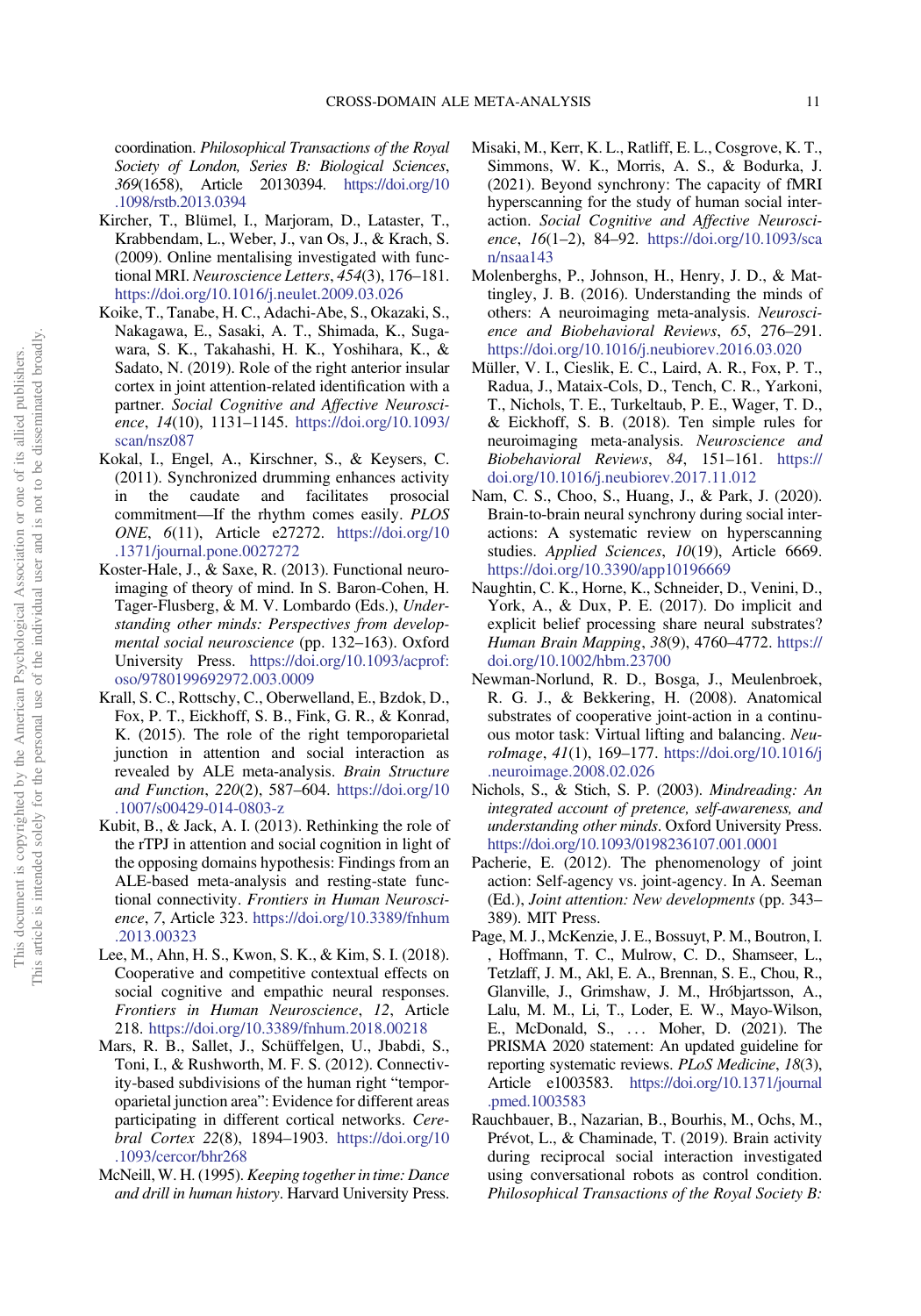<span id="page-11-0"></span>Biological Sciences, 374(1771), Article 20180033. <https://doi.org/10.1098/rstb.2018.0033>

- Redcay, E., Dodell-Feder, D., Pearrow, M. J., Mavros, P. L., Kleiner, M., Gabrieli, J. D. E., & Saxe, R. (2010). Live face-to-face interaction during fMRI: A new tool for social cognitive neuroscience. NeuroImage, 50(4), 1639–1647. [https://doi.org/10](https://doi.org/10.1016/j.neuroimage.2010.01.052) [.1016/j.neuroimage.2010.01.052](https://doi.org/10.1016/j.neuroimage.2010.01.052)
- Redcay, E., & Schilbach, L. (2019). Using secondperson neuroscience to elucidate the mechanisms of social interaction. Nature Reviews Neuroscience, 20(8), 495–505. [https://doi.org/10.1038/s41583-019-](https://doi.org/10.1038/s41583-019-0179-4) [0179-4](https://doi.org/10.1038/s41583-019-0179-4)
- Reddish, P., Fischer, R., & Bulbulia, J. (2013). Let's dance together: Synchrony, shared intentionality and cooperation. PLOS ONE, 8(8), Article e71182. <https://doi.org/10.1371/journal.pone.0071182>
- Rice, K., Moraczewski, D., & Redcay, E. (2016). Perceived live interaction modulates the developing social brain. Social Cognitive and Affective Neuroscience, 11(9), 1354–1362. [https://doi.org/10.1093/](https://doi.org/10.1093/scan/nsw060) [scan/nsw060](https://doi.org/10.1093/scan/nsw060)
- Rilling, J. K., Sanfey, A. G., Aronson, J. A., Nystrom, L. E., & Cohen, J. D. (2004). The neural correlates of theory of mind within interpersonal interactions. NeuroImage, 22(4), 1694–1703. [https://doi.org/10](https://doi.org/10.1016/j.neuroimage.2004.04.015) [.1016/j.neuroimage.2004.04.015](https://doi.org/10.1016/j.neuroimage.2004.04.015)
- Salazar, M., Shaw, D. J., Gajdoš, M., Mareček, R., Czekóová, K., Mikl, M., & Brázdil, M. (2021). You took the words right out of my mouth: Dual-fMRI reveals intra- and inter-personal neural processes supporting verbal interaction. NeuroImage, 228, Article 117697. [https://doi.org/10.1016/j.neuroima](https://doi.org/10.1016/j.neuroimage.2020.117697) [ge.2020.117697](https://doi.org/10.1016/j.neuroimage.2020.117697)
- Sameen, N., Thompson, J., & Carpendale, J. I. M. (2013). Further steps toward a second-person neuroscience. Behavioral and Brain Sciences, 36(4), 437–437. <https://doi.org/10.1017/S0140525X1200204X>
- Saxe, R., & Kanwisher, N. (2003). People thinking about thinking people: The role of the temporoparietal junction in "theory of mind." NeuroImage, 19(4), 1835–1842. [https://doi.org/10.1016/S1053-](https://doi.org/10.1016/S1053-8119(03)00230-1) [8119\(03\)00230-1](https://doi.org/10.1016/S1053-8119(03)00230-1)
- Saxe, R., & Wexler, A. (2005). Making sense of another mind: The role of the right temporo-parietal junction. Neuropsychologia, 43(10), 1391–1399. [https://](https://doi.org/10.1016/j.neuropsychologia.2005.02.013) [doi.org/10.1016/j.neuropsychologia.2005.02.013](https://doi.org/10.1016/j.neuropsychologia.2005.02.013)
- Schilbach, L., Timmermans, B., Reddy, V., Costall, A. , Bente, G., Schlicht, T., & Vogeley, K. (2013). Toward a second-person neuroscience. Behavioral and Brain Sciences, 36(4), 393–414. [https://doi.org/](https://doi.org/10.1017/S0140525X12000660) [10.1017/S0140525X12000660](https://doi.org/10.1017/S0140525X12000660)
- Schilbach, L., Wilms, M., Eickhoff, S. B., Romanzetti, S., Tepest, R., Bente, G., Shah, N. J., Fink, G. R., & Vogeley, K. (2010). Minds made for sharing: Initiating joint attention recruits reward-related neurocircuitry. Journal of Cognitive Neuroscience, 22(12), 2702–2715. <https://doi.org/10.1162/jocn.2009.21401>
- Schurz, M., Radua, J., Aichhorn, M., Richlan, F., & Perner, J. (2014). Fractionating theory of mind: A meta-analysis of functional brain imaging studies. Neuroscience and Biobehavioral Reviews, 42, 9–34. <https://doi.org/10.1016/j.neubiorev.2014.01.009>
- Schuwerk, T., Schurz, M., Müller, F., Rupprecht, R., & Sommer, M. (2017). The rTPJ's overarching cognitive function in networks for attention and theory of mind. Social Cognitive and Affective Neuroscience, 12(1), 157–168. [https://doi.org/10](https://doi.org/10.1093/scan/nsw163) [.1093/scan/nsw163](https://doi.org/10.1093/scan/nsw163)
- Sebanz, N., & Knoblich, G. (2009). Prediction in joint action: What, when, and where. Topics in Cognitive Science, 1(2), 353-367. [https://doi.org/10.1111/j](https://doi.org/10.1111/j.1756-8765.2009.01024.x) [.1756-8765.2009.01024.x](https://doi.org/10.1111/j.1756-8765.2009.01024.x)
- Sebanz, N., Rebbechi, D., Knoblich, G., Prinz, W., & Frith, C. D. (2007). Is it really my turn? An eventrelated fMRI study of task sharing. Social Neuroscience, 2(2), 81–95. [https://doi.org/10.1080/](https://doi.org/10.1080/17470910701237989) [17470910701237989](https://doi.org/10.1080/17470910701237989)
- Shpurov, I. Y., Vlasova, R. M., Rumshiskaya, A. D., Rozovskaya, R. I., Mershina, E. A., Sinitsyn, V. E., & Pechenkova, E. V. (2020). Neural correlates of group versus individual problem solving revealed by fMRI. Frontiers in Human Neuroscience, 14, Article 290. <https://doi.org/10.3389/fnhum.2020.00290>
- Spunt, R. P., & Lieberman, M. D. (2013). The busy social brain: Evidence for automaticity and control in the neural systems supporting social cognition and action understanding. Psychological Science, 24(1), 80–86. <https://doi.org/10.1177/0956797612450884>
- Trivers, R. L. (1971). The evolution of reciprocal altruism. The Quarterly Review of Biology, 46(1), 35–57. <https://doi.org/10.1086/406755>
- Turkeltaub, P. E., Eden, G. F., Jones, K. M., & Zeffiro, T. A. (2002). Meta-analysis of the functional neuroanatomy of single-word reading: Method and validation. NeuroImage, 16(3 I), 765-780. [https://](https://doi.org/10.1006/nimg.2002.1131) [doi.org/10.1006/nimg.2002.1131](https://doi.org/10.1006/nimg.2002.1131)
- Valdesolo, P., Ouyang, J., & DeSteno, D. (2010). The rhythm of joint action: Synchrony promotes cooperative ability. Journal of Experimental Social Psychology, 46(4), 693–695. [https://doi.org/10.1016/j](https://doi.org/10.1016/j.jesp.2010.03.004) [.jesp.2010.03.004](https://doi.org/10.1016/j.jesp.2010.03.004)
- Van Overwalle, F., Baetens, K., Mariën, P., & Vandekerckhove, M. (2015). Social cognition and the cerebellum: A meta-analysis of over 350 fMRI studies. Human Brain Mapping, 36(12), 5137-5154. <https://doi.org/10.1002/hbm.23002>
- Van Overwalle, F., & Vandekerckhove, M. (2013). Implicit and explicit social mentalizing: Dual processes driven by a shared neural network. Frontiers in Human Neuroscience, 7, Article 560. [https://](https://doi.org/10.3389/fnhum.2013.00560) [doi.org/10.3389/fnhum.2013.00560](https://doi.org/10.3389/fnhum.2013.00560)
- van Veluw, S. J., & Chance, S. A. (2014). Differentiating between self and others: An ALE metaanalysis of fMRI studies of self-recognition and theory of mind. Brain Imaging and Behavior,